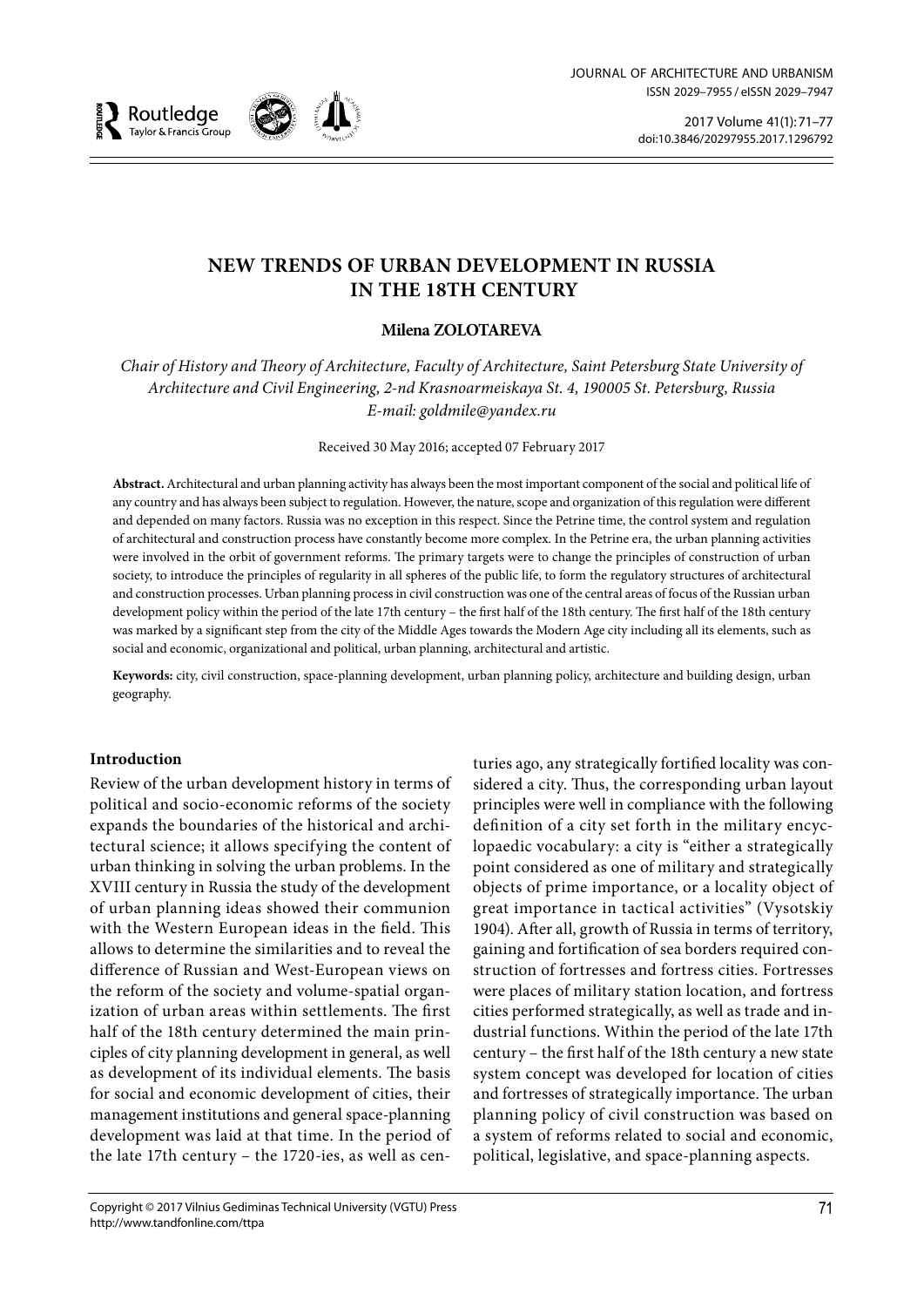#### **Background**

The research is based on an analysis of legislative acts published during the end of XVII – the first half of the XVIII century (Highest imperial decrees, government regulations – Senate, edicts of provincial authorities). Special emphasis is on legal sources, which laid the foundations of the new directions of social and economic development of the cities and their governance institutions. Programs of regulation of architectural and civil engineering activities are defined in the field of architectural and civil engineering complex. Usually, the period of 1689–1762 stands out as an exceptional period in the history of Russian cities. The nature of urban planning programs was determined by social, political and economic reforms. Thus, throughout this period, the legislator was rearranging local administration on a continuous basis, that eventually resulted in significant changes in previous models of city construction and functioning.

#### **Methods**

The urban society of pre-Petrine time, as a social institution, was represented by a conglomerate of population groups interrelated only with economical commitments towards the state; Peter the Great tried to direct reforms towards local administration of the urban commune and its consolidation by integration of commerce and industry groups. In other words, we observe the first step towards organization of local administration, enabling to solve urban economy issues in the future. Addressing the organization of urban society on the Western model resulted in the legislative initiatives to reform the supreme power of the state and local government institutions. The legislation of Petrine time consisted of acts of state as well as of oral and written emperor's statutory ordinances. Despite the fact that the Petrine legislation claims to be considered as entire regulation for all aspects of society life, the decrees and enactments made by the legislator were driven by urgent solution of specific problems and, thus, they generated quite a random system (Sementsov 2003). At the first stage, this particular conglomerate of laws built up the basis for territorial, branch and local administration, and resulted in determining position of authorities for urban planning regulation and architectural and construction supervision within the structure of state institutions of various levels. Peter the Great demonstrated a complete rejection of the patriarchal traditions of medieval Russian city, its institutions of governance, and introduced the new European titles to the local institutions of municipal government. That is how Bauermeister's Chamber, the Town Hall, the local register office appear. One of the important stages of late 17th century – early 18th century reforms was the city reform of 1699. It was directed towards development of urban authorities as one of the constituents for achievement of political and economic objectives determined by Peter the Great for the society. In order to increase the significance of the society for the state, legislative acts were elaborated, which were aimed at starting of urban authorities' restructuring. In October 1699, a Decree was put into effect, regarding the title of each and every city to dispose of urban land through elected headmen (starostas) and administrative officials (sotskiye) upon agreement with and under the warranty of the society without involvement of military governors and estate managers. When local administration – socalled Zemskiye izby – was established, suburban population, commercial people of suburbs and districts (volosts) fell within their jurisdiction.

Establishment of Burgomaster Houses or Town Halls in cities took place against the background of implementation of strategic objectives of Russia within the period of the late 17th century – early 18th century. Implementation of these objectives required concentration of powers of the entire society. Thus, arrangement of tradespersons into shops according to the Western European model had no great success. Urban population was in charge for payment of all taxes, and the existed mobilization system applicable to population of suburbs did not promote improvement of urban society social level. As a result, by 1708, the Petrine Town Hall got the functions of the central treasury responsible for tax collection and its control. However, program documents of the late 17th century – 1720ies, related to Russian urban planning policy, were a preparatory basis of implementation of further reforms in terms of social aspects. The next document, published on January 16, 1721, was Articles of Chief Magistrate (Full Collection of Laws of the Russian Empire 1720–1722). The Articles determined main characteristics of an ideal city to be established upon putting the document into effect. Actually, the Articles stipulated the entire pattern of city organization: it was suggested to improve conditions of manufacturing works, make academies and schools prosperous. This document determined the entire concept of arrangement for populated areas ranked as cities; it also included classification of cities. Cities were broken down by groups: large cities, i.e. those of the most importance (2–3 ths. of households); medium cities, i.e. internal and coastal ones (1–1.5 ths. of households); moderate-size cities (from 250 households); small cities and settlements. A special sheet was generated to determine the group to which a city belonged. Authorities of populated localities were to sub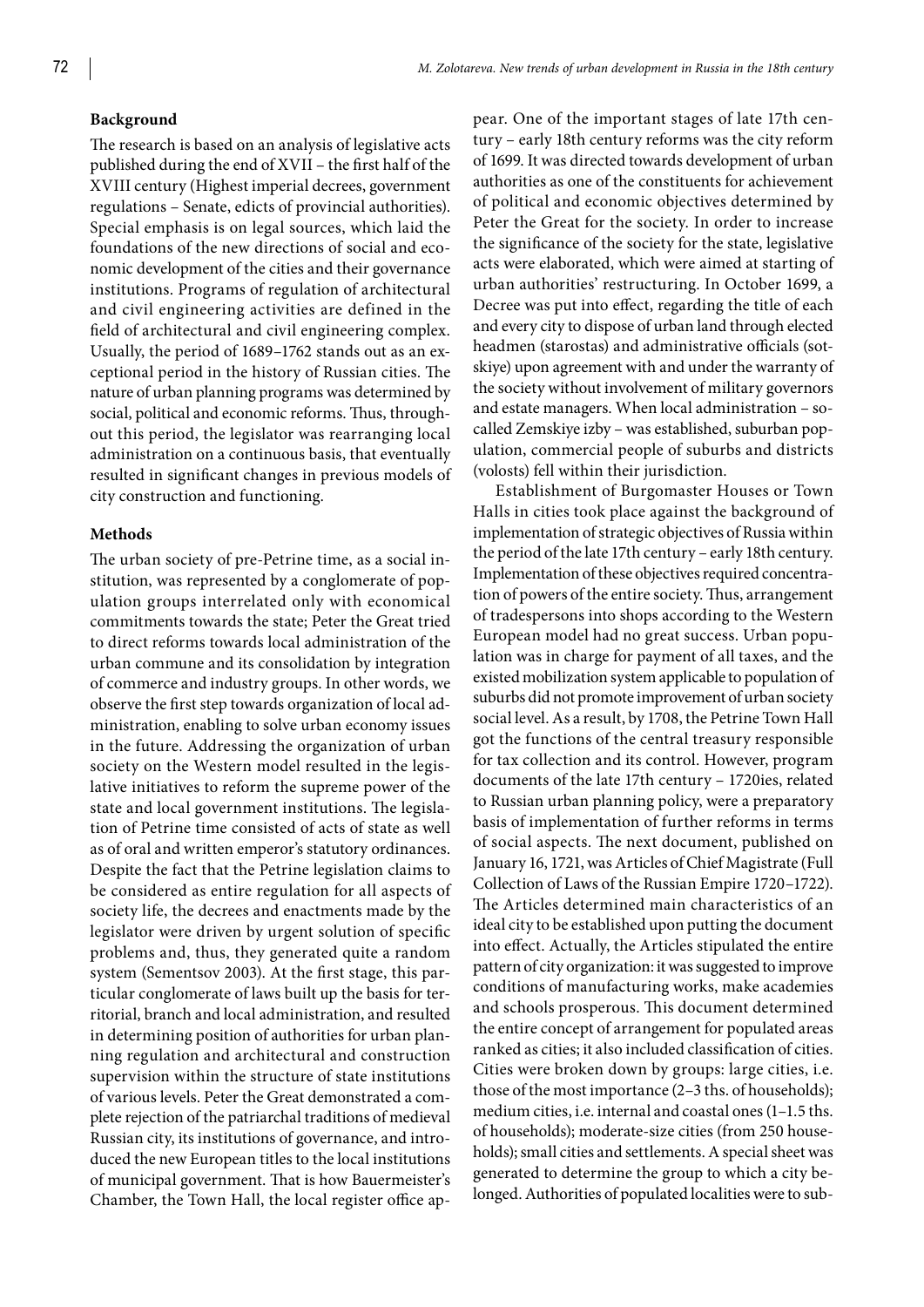mit the following information: drawings of city location (surrounding rivers or seas were of particular interest); city interception with trade routes (types of imported goods and their ultimate destination); description of the social structure of population, etc. Due to strict regulation of social and political aspects, administrative control and centralization of almost all spheres of life during Petrine epoch, appropriate amendments were made into the process of assigning a status of the city to a populated locality. From that moment, government announcement on recognition of a specific populated locality as a city provided such populated locality with the status of the city. The same applied to exclusion from lists of cities generated due to this fact. Such lists of cities were prepared twice during Petrine time, i.e. in 1708 and 1719, and corresponded to the periods of local administration reforms. The reformer's orientation on the structural organization of the Western European urban society and its governing institutions allowed to fill with new content addressing specific urban problems. By 1720-ies, the city was identified as a point of commercial and industrial life, administration point, and location of administrative and judicial authorities of various levels, presenting a unit of strictly centralized vertical structure. It should be noted that in many areas of city life, the legislator just created a pattern of an ideal city without any changes in social policy or economy. However, the first half of the 18th century was the turning point for Russian urban development. At this point the trend in development of the traditional Russian city almost stopped. Implementation of a new approach to arrangement of urban structure and development of its elements, based on the "regularity" concept, which was directly incorporated in legislative practice and were brought into force by state administration and control bodies, became a determining factor. The concept of "regularity" initially adopted as an organizational and legal approach for state development (regular army, regular city dwellers) was introduced into the field of urban planning as well as into architectural and building construction activities. Introduction of new urban development culture required elimination of random laying out of streets and traditional development of Russian cities in the form of manorial dispersed settlement. Ideas of theorists who had promoted the concept of an ideal city in the 15th and 16th centuries, ongoing redevelopment of Western European cities with emphasized ensembles, geometry trend and regular planning were to became an example for implementation in Russian urban development art (Full Collection of Laws of the Russian Empire 1689–1699). The formation of a new Russian town-planning culture was influenced by the ideas of rational philosophy of Descartes by the French military engineer Sebastien Vauban. The planning model of the ideal city is a geometric correctly lined territory with the mutually perpendicular streets. Public spaces were designated by areas, with the right configuration of geometric shapes (square, rectangle, circle). The concept of regularity based on pragmatic ideas and implemented in urban development practice had the following features. First of all, these features related to ordination, geometry of the entire city structure, as well as of its particular areas; consistency of general concept, adherence to specific order and rules; clear emphasis on the city centre and relevant structures; ordination of orientation due to integrity and uniformity.

#### **Case study**

For the first time the idea of regularity was implemented at construction of fortress-cities at the southwest of Russia, i.e. Azov and Taganrog. Construction activities were started in the late 17th century. Despite the fact that the trend to create geometry of fortress outlines was previously used, introduction of regular planning inside fortresses was a new phenomenon. The urban development concept of J-B. Le Blond may serve as an example of ideal implementation of the regularity concept in early 18th century; this concept was proposed as a planning pattern for Saint Petersburg (Shvidkovsky 2005). In essence, this concept can be called an urban development program defining the basis for creation of an ideal city. The city surrounded by a regular ellipse of fortifications appeared to be a structure with geometrical layout of streets and channels, parks and squares, places for monuments, emphasized centre and relevant elements. The architect suggested Vasilievsky Island to be the city centre, so he included the Peter and Paul Fortress and Admiralty building into the planning structure, determined general zoning of the city and made a project for location of the outskirts (Clement 2004). Sizes and shapes of squares were accepted along with the general concept of Western European urban planning. With regard to urban development activities carried out for Russian cities, Le Blond's plan developed for Saint Petersburg should be referred to once again (Fig. 1).

It gives the idea of shapes of the squares (square, rectangular, polygonal), their standard sizes and functionality. Further planning solutions for city squares will be developed within the context of classic ideas; besides the shapes and sizes, their functional classification will be enlarged (near-church, cathedral, trade squares, near public offices, city gates and bridges, military squares, etc.). Despite the fact that the plan developed by the French architect was not taken as the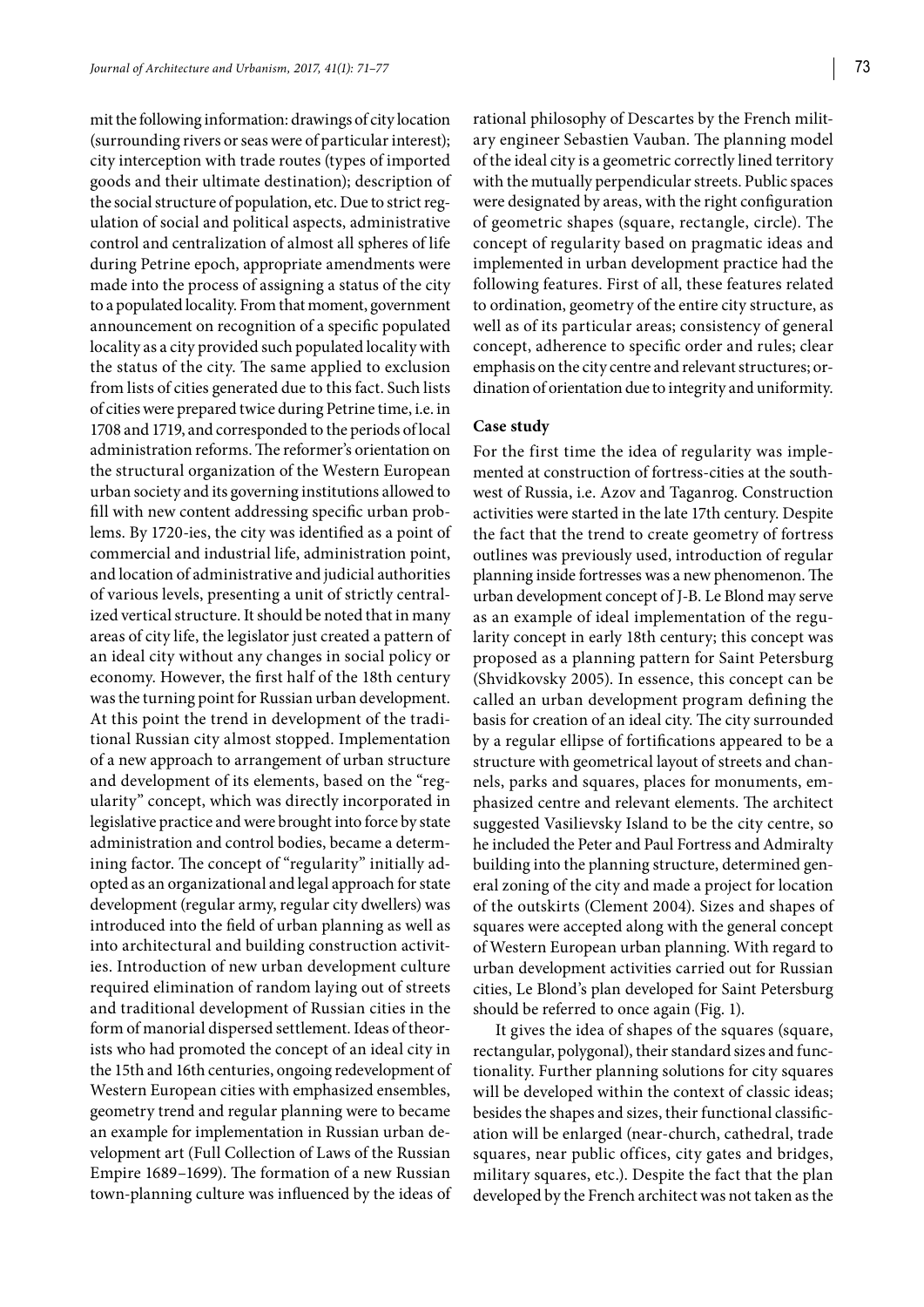

Fig. 1. Le Blond's plan developed for Saint Petersburg

basis, perpendicular location of streets with strictly regulated owned plots of land composed the planning structure of Vasilievsky Island (Fig. 2).

It should be noted that with introduction of the regular street layout, the square and the straight street comprised a unified planning space for the first time in the history of Russian urban planning development. Starting almost from the first years of Petersburg construction, the width of streets was determined and further recognized in legal documents. During the first half of the 18th century, the width of streets in the Admiralty district, Vasilievsky Island, Moscow district and other sections of the city was regulated by decrees. These dimensions were not subjected to further significant changes. Thus, the width of future Nevsky Prospect ranged from 20 to 40 m, and the width of ordinary streets ranged from 14 to 20 m. The new capital city of the Russian Empire became an experimental site for the concepts of regularity applicable to the city

with the majority of civil population; previously, these concepts were applicable only to construction of fortresses. It should be noted that problems of street layout and building adjustment needed to be solved not only in Petersburg. These tasks were determined in some other populated localities. Much earlier, attempts to solve these problems were taken in Moscow, as it was required to locate new stone buildings "along the streets and not in the yards". In the existing cities, such as Moscow, redevelopment activities were mainly performed in the areas suffered from fire. In 1736, due to fire destruction of the area near Novinsky Monastery close to Arbatskaya Street, a decree was issued concerning "arrangement of straight and wide streets at those areas suffered from fire". This decree listed names of streets and side streets with previous and design dimensions. For example, "the crossroad between the Church of Nine Martyrs and Presnenskiye ponds, which previously had the dimensions of two to three sagenes, should be now increased up to four sagenes; and the traffic street to Presnensky pond shall be increased up to six sagenes; the roads shall be straightened if possible and converted to traffic roads; no blind side streets are allowed" (Full Collection of Laws of the Russian Empire 1740–1743). Devastating fires in cities often caused the government to take actions related to planning in order to provide fire safety. As an example, a decree dated by 1742 may be referred to in relation to building development of the city of Astrakhan, suffered from fire. According to the decree, "the buildings shall be located at a distance, and streets shall be wide and straight; no building construction is allowed without



Fig. 2. Developed plan for Saint Petersburg, 1717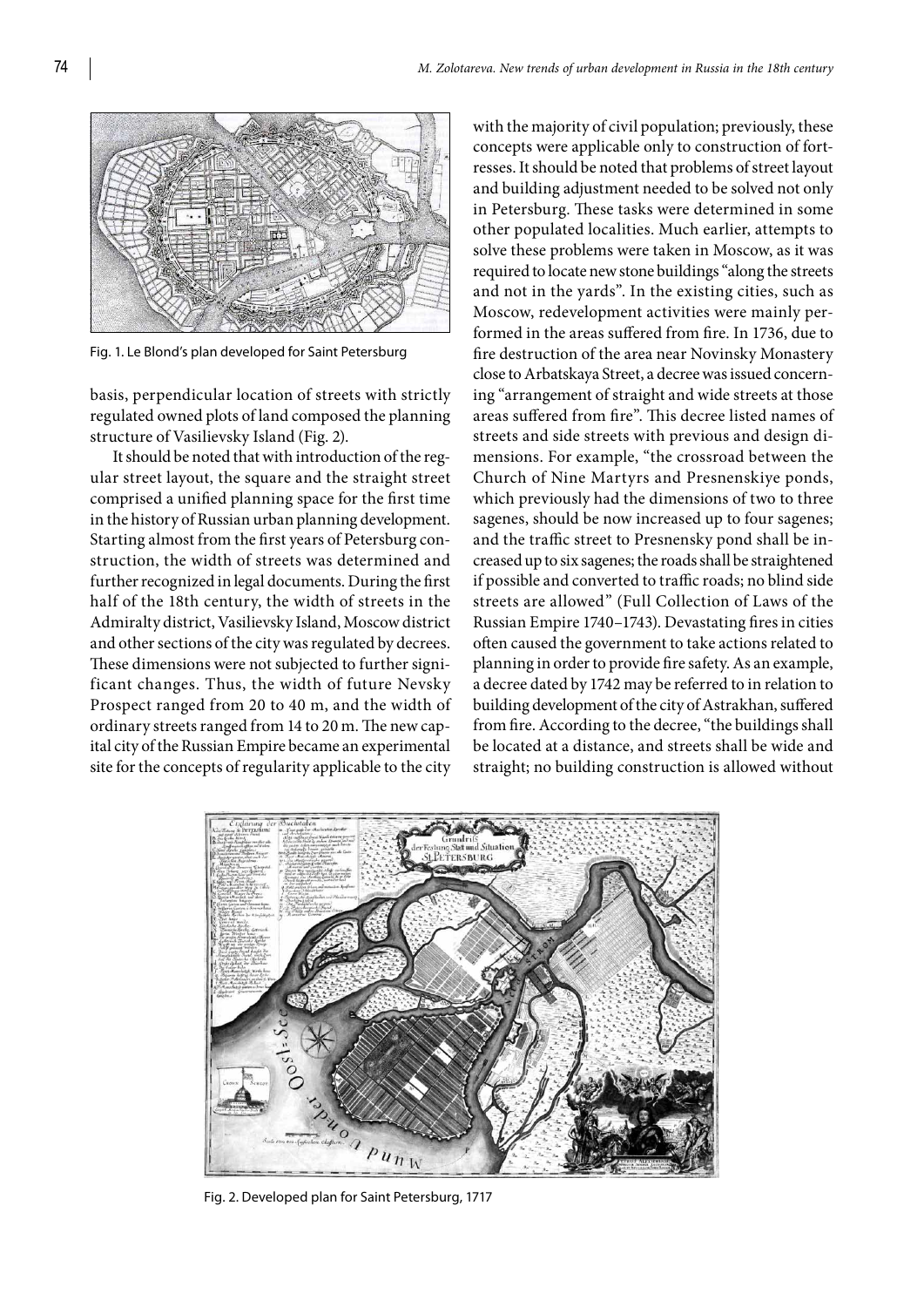authorization from the Chief Police Office". Also a decree aimed at planning regulation of the city of Novgorod was issued. It instructed to implement new regular planning with wide streets in the city areas suffered from fire (Full Collection of Laws of the Russian Empire 1723–1727). Introduction of the regular planning system in new cities which started from the first years of Petrine regimen caused significant changes in populated localities' architecture, their streets and squares. Regular geometry of streets, and squares configuration were considered as the main regulation for designing new cities. In conjunction with arrangement of buildings along the boundaries of a land plot, it supported integrity of city development in the Modern Times. However, a regular city is not only a city developed in accordance with prepared scaled drawing, which was designed and constructed as per the uniform rule for planning structure. The definition of "regularity" is considerably wider in urban development practice. It includes strict zoning of city areas, determination of space-planning development for each zone (construction material, height, etc.), regulations related to development by types of specific buildings of public and private nature. Besides that, the term of regulation provides for continuous state control of all design and building construction activities. It should be noted that the requirement to ask for permission to construct a governmental building has been typical since the first years of Peter the Great regimen. For example, in the "Instruction to the Kazan military officer regarding management of governmental and land activities" the following can be found with regard to construction activities within the fortress: "…to submit to the Kazan office to the attention of the Great Sovereign; no construction activities shall be carried out without decree or letter from the Great Sovereign". For the first time, types of public buildings and structures within a city were determined by the Articles of the City Magistrate. It may be noted that these structures were the first real estate owned by society of the city. Such real estate also included Town Hall buildings, stock markets (in coastal and large merchants' cities), prisons, hospitals, orphanages, small schools. This list was enlarged in time in accordance with city needs. As it was defined in the treatise-code "Architectural Expedition Responsibilities": "What is a public building? A public building is considered as such due to its location and population needs" (Arkin 1946). Legal basis for design and construction activities related to the following types of public buildings was formed in the first half of the 18th century: governmental, civil, religious, military, particular. Standard projects were developed almost for all of these building types. Being

approved at the highest level, these projects formed a law, and, in the course of building construction, control of adherence of erected buildings to standard drawings was performed. Municipal administration represented by governors and military officers was responsible for control of construction process; monetary assets to be used for construction and repair of city-owned buildings should be taken from land taxes and city revenues. Building construction as per the standard had been previously wide-used in Russia. Construction of similar buildings and use of repeated elements may be noted in residential houses, urban and religious buildings. Such experience as well as study of Western European experience served as the basis for introduction of standard building construction in cities at Petrine time. First attempts to introduce standard projects into mass housing construction in the early 18th century was related to the requirements to building development of clay-type houses at several Moscow areas. For clarity of city dwellers, some experimental standard buildings were constructed in the village of Pokrovskoye. However, standard projects were mostly used when construction activities started in Saint Petersburg. To make the capital city look like a European one, particular actions should be taken within a short period of time. Forced populating of the city was aimed to fill it with people of various material statuses. According to the decree, "court nobilities and people of other ranks" were to have plots of land within the new capital with appropriate building development. Upon regular urban planning, the city was divided into specific areas to be populated with people of particular social status. Thus, the representative areas were intended for rich and famous building developers. These areas were mainly situated along the Neva River at Vasilievsky and Admiralty Islands. Merchants' area was located at Gorodskoy Island near the trading area (Sementsov 1993). Other city dwellers and military people settled at remote territories. Initially, housing development at plots of land determined by the City Affairs Office was random. Development of standard projects for private house owners served as a solution for the issue. Now persons involved into building development were provided with projects according to their social status, which they were required to follow for construction purposes. In 1714, for clarity purposes and in order to demonstrate the required planning and new look of building facades, a number of standard projects for residential houses approved by the decree signed by Peter the Great was issued by the Building Office. Standard projects were developed by Domenico Trezzini, an architect of the Office. Availability of various social strata within the city determined the set of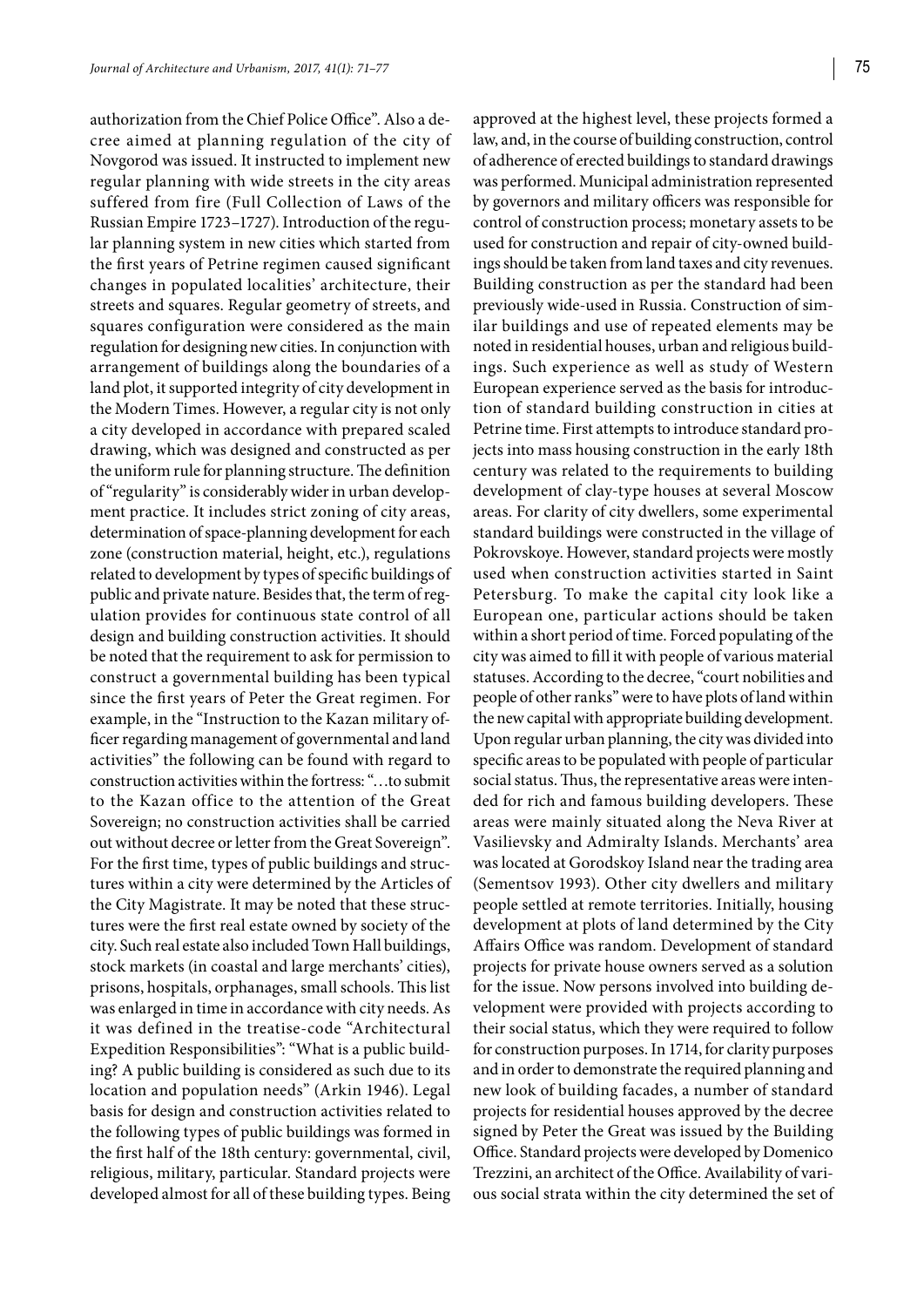standard projects intended for building development. The simplest building structures of clay-walled type were intended for soldiers, working people, office employees, lower level officers; nobility-type houses were intended for merchants and lower level noblemen; prominent people houses were to be constructed by rich and famous city people at their own plots of land. According to the decree, it was required to use "drawings by architect Trezzini" for construction activities. It should be noted that standard projects of residential houses were of importance not only due to urban planning purposes. Their artistic concept was also of importance. With consideration of the requirements, architectural components of these buildings were influenced by artistic trends of the Western Europe; however, they had their own individuality (Fig. 3).

As for standard projects, an object intended for noble people was taken as a unit of a land plot. A territory with the dimensions of 50 x 25 sagenes was considered as the site. If the land was intended for ordinary people, it was divided into four plots of land with the dimensions of 12 1/2 x 25 sagenes. Or it could be divided into six plots of land of the following dimensions: 8 sagenes and 1 arshin x 25 sagenes, i.e in proportion of 1/2 or 1/3. Houses with longitudinal building facades with the length of 10 or 5 1/2 sagenes were positioned within a plot of land along the side ends of the site, thus generating a building development line along one side of two parallel streets of the 50-sagenes section (Beletskaya *et al.* 1961). In 1714, a decree aimed at regulation of building order for houses in Saint Petersburg was issued. Besides the requirement to construct building structures along the building line only, the pattern for house positioning at the plot of land and development of the plot of land itself were also covered by this decree. A main house was to enter a street with its longitudinal or end building façade, and



Fig. 3. Development of buildings according to standard involved in the orbit of government reforms. projects in Saint Petersburg

auxiliary buildings were to be located along land plot boundaries. The Chief Police Office Instruction dated 1722 included outlined prospects for redevelopment of Moscow areas, despite Moscow was a fully developed city. The police was to monitor linear arrangement of houses in streets to "make the width of streets even in time". Generally, the Office was to decide urban amenity issues. In 1736, regulations for building development in the capital city were issued as well. These regulations covered redevelopment activities in the area between the Admiralty meadow and the Moyka River, which was damaged by fire. Generally, the document was devoted to street layout within this area. In particular, it was required to make the Moyka River embankment a traffic road and straighten it if possible. Also, according to the decree, it was decided to renew the process of land plot sharing ("the first ones shall be twenty five sagenes in width, the medium-sized plots shall be of fifteen sagenes…") and to distribute these plots of land to noble people. Two drawings were included into the regulations (for different standard sizes of land plots); these drawings were to be used for the purpose of stone buildings' construction. Thus, in 22 years after the first issue of standard projects in 1714, the revised drawings for "large, medium and small houses" were re-issued for the purpose of building development at sites of fire in Saint Petersburg. In 1721, standard projects were issued for country residential houses, providing for regular garden layouts which included small objects (summerhouses, fountains, ponds). Such projects were used to develop embankments of the Fontanka and Moyka River, Malaya Neva which formed suburban area at that time. Also these projects were used for the purpose of area development in Moscow historically tending to this type of site planning pattern. A standard section of rural housing was developed as well. A relevant Decree determined site planning and a distance between the house and the household outbuilding, provided for distribution of drawings in villages and cities, as well as introduced supervision over implementation of the Decree by the Collegium of Estates. Such method of housing development was also applicable at similar suburban areas near Petersburg, which can be observed on city plans dated by 1745–1753.

## **Results**

1. Between the end of XVII – the first half of the XVIII century the urban management in Russia, their social and economic basis, the regulation of their architectural and civil engineering processes are